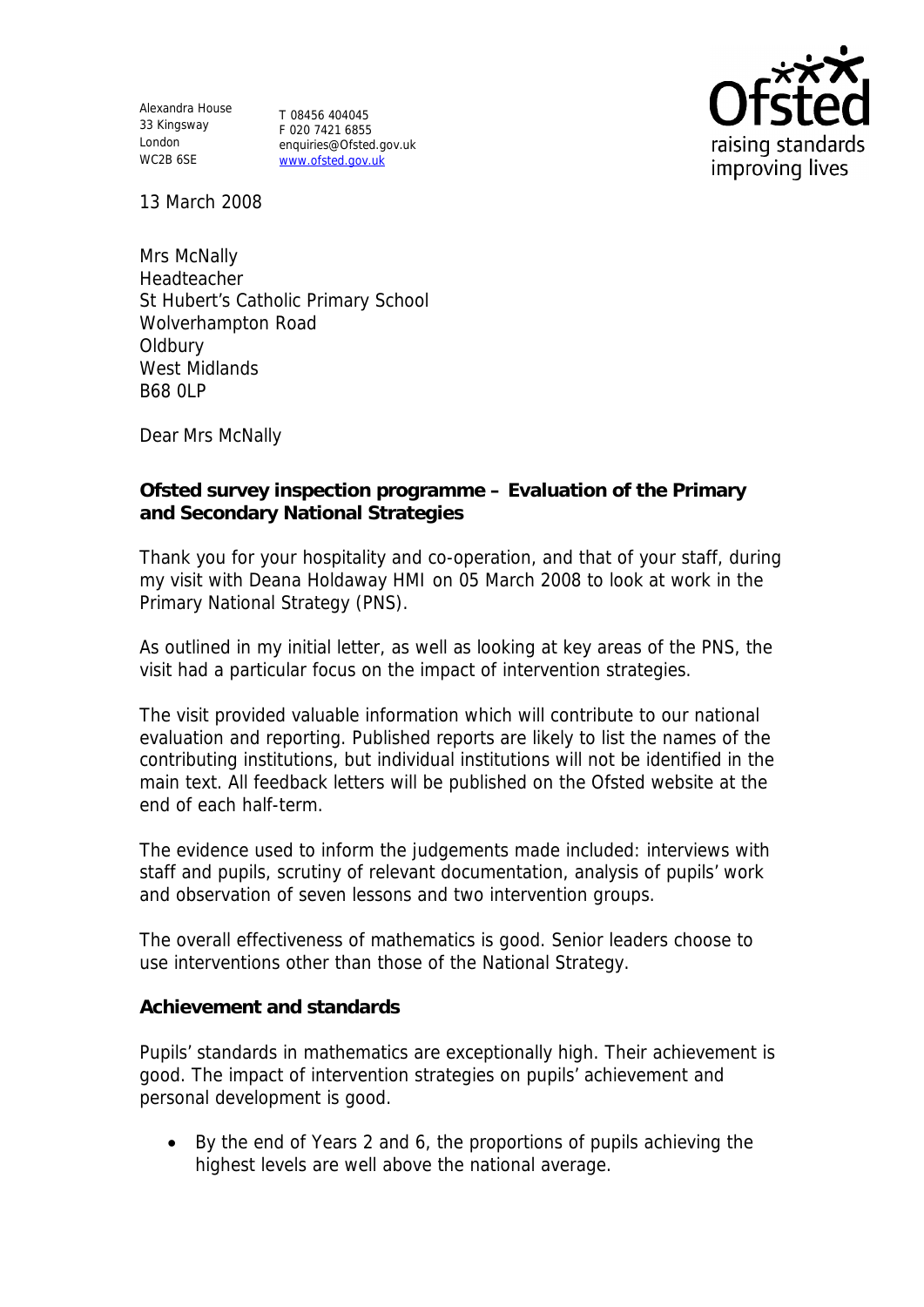- Progress in the lessons and in intervention sessions observed was good overall.
- The selective use of intervention programmes has improved standards and rates of achievement.
- Interventions for the most able pupils result in very high attainment.
- Pupils speak with enthusiasm about their intervention groups and feel that they are helping to improve their number skills.

**Quality of teaching and learning in mathematics**

The quality of teaching and learning is good. The impact of intervention strategies on teaching and learning is also good.

- Adults know the pupils well and generally match activities accurately to their needs.
- A good balance between teacher-led whole class sessions and opportunities for pupils to work independently ensures a brisk pace to learning.
- Teachers' marking identifies errors and underlying misconceptions. This helps pupils to overcome difficulties.
- In the most successful interventions, learning support assistants use their good knowledge of individual pupils, and of the intervention programmes, to provide just the right amount of challenge.
- Pupils do not make good progress when, in a minority of lessons, the planned activities do not help them acquire the intended knowledge or skills.

## **Quality of curriculum**

The quality of the curriculum is good. The impact of intervention strategies in the curriculum is good.

- The school mainly uses resources other than those associated with the National Strategy to give targeted pupils support in mathematics. These activities challenge and motivate the pupils.
- There is clear guidance for teachers on how to plan and mark work in mathematics.
- Information and communication technology (ICT) supports learning in mathematics very successfully both at school and at home.
- Pupils have excellent opportunities to use mathematics in other areas of the curriculum.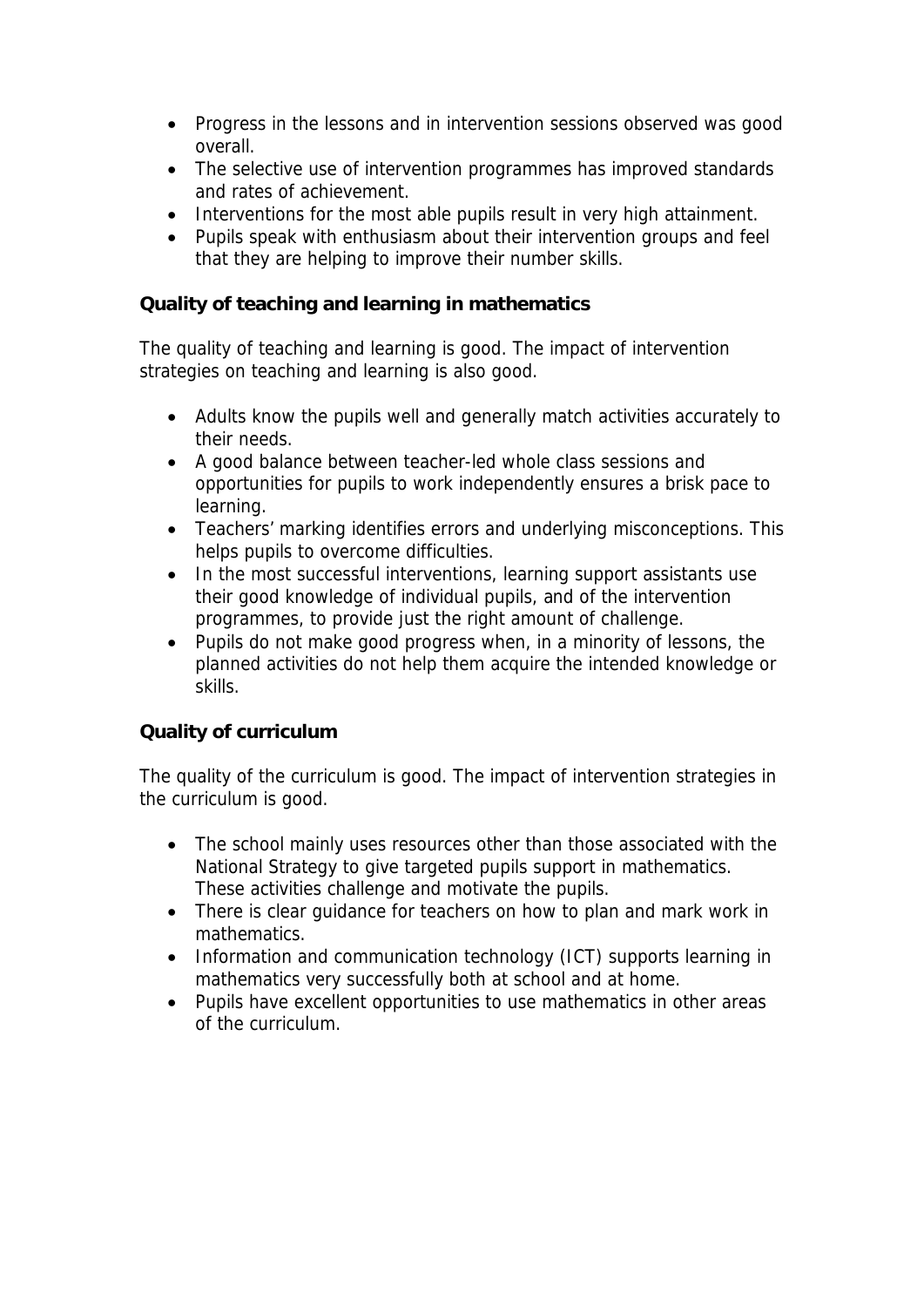**Leadership and management**

Leadership and management in mathematics are good. The effectiveness of the leadership and management of intervention strategies is good.

- Senior leaders ensure a strong focus on raising standards and achievement. They collect and analyse data rigorously. This enables the school to target additional support accurately.
- The school takes great care selecting intervention programmes for the pupils. These informed decisions result in targeted pupils making good progress.
- The subject leader has a good knowledge of pupils' mathematical strengths and weaknesses.
- The improvement plan for mathematics contains precise and relevant action points. There are clear procedures for monitoring and evaluating the impact of the plan.
- The effectiveness of teaching assistants working with intervention groups has not been rigorously monitored and evaluated. As a consequence, there is some variation in the quality of provision.

**Intervention strategies and inclusion**

The impact of intervention strategies overall is good.

- The school has replaced or adapted the intervention programmes associated with the National Strategy.
- The practices and programmes adopted by the school are accelerating progress, particularly in the area of mental arithmetic.
- The intervention strategies are helping the targeted pupils make good progress. As the pupils move through the school, an increasing proportion achieves or surpasses the standards expected nationally.

**Areas for improvement, which we discussed, included:**

 ensuring that all the activities provided for pupils in lessons help them acquire the intended skills and knowledge.

I hope these observations are useful as you continue to develop mathematics and intervention strategies in the school.